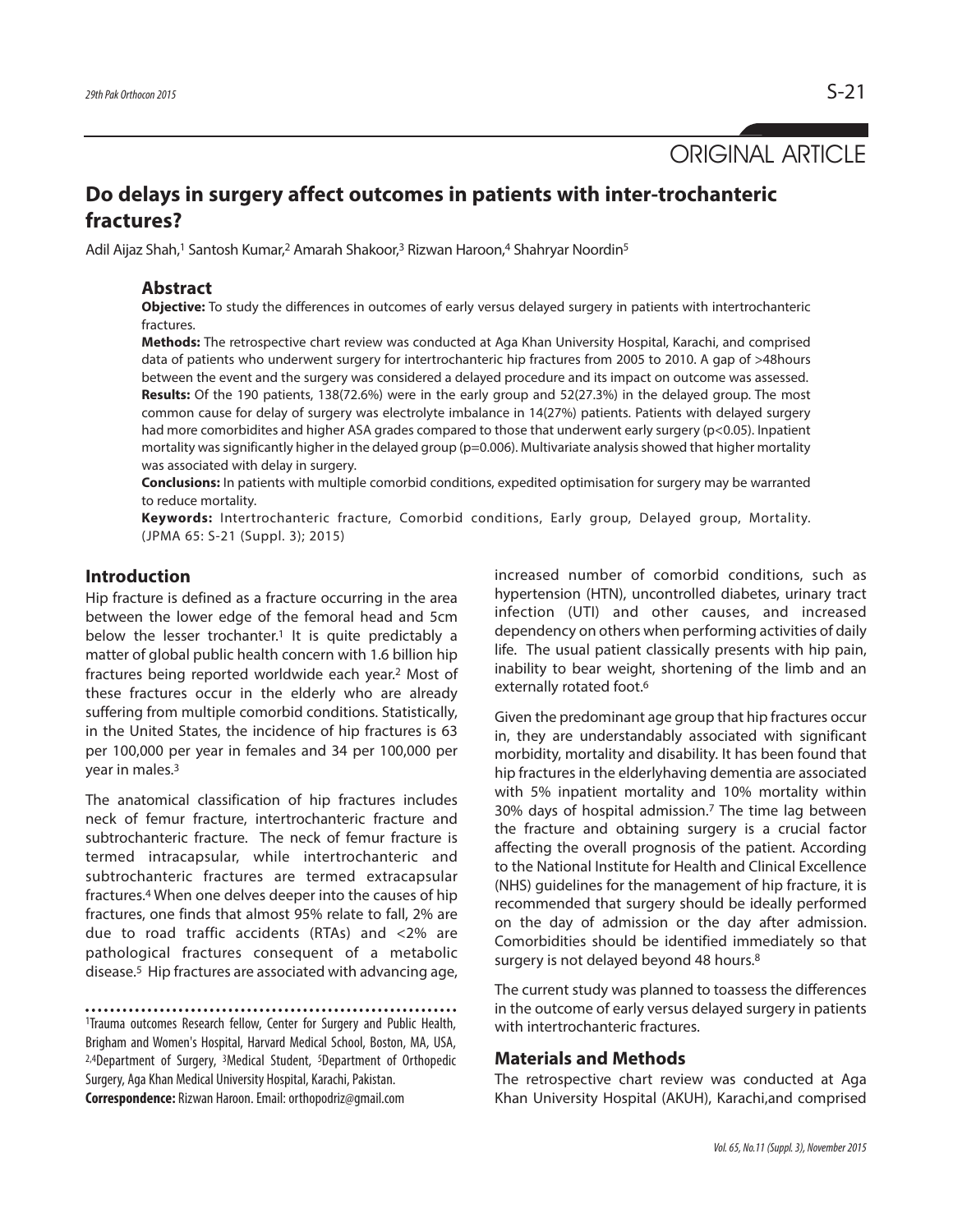data of patients who presented with intertrochanteric hip fractures and underwent a dynamic hip screw fixation between January 2005 and December 2010. Those with pathological hip fractures, poly-trauma patients and patients with missing records were excluded. Early surgeries were defined to be those performed within 48 hours of presentation, while delayed surgeries were those performed after 48 hours. <sup>9</sup> The study population was divided into two groups: early surgical repair group versus delayed surgical repair group.

Descriptive analysis was done to study variables such as age, gender, comorbid conditions, American Society of Anaesthesiologists(ASA) grade and their relation to surgery outcomes based on how much time delay each patient faced before undergoing optimisation and subsequent surgical management.

# **Results**

Of the 190 patients, 138(72.6%) were in the early group and 52(27.3%) in the delayed group. In the early group there were 66 (48%) females and 72 (52%) males. In the delayed group there were 28 (54%) females and 24 (46%) males.

In the early group, 54 (39%) patients had no comorbid conditions, while 46 (33%) showed multiple comorbidities. In the delayed surgery group, 36 (69%) patients had multiple comorbid conditions(p<0.05). Most patients in the early group were ASA level II and III, while in the delayed group the majority of patients were ASA level III and IV (p<0.05) (Table-1).

In the pre-injury functional class status, majority of patients in the early group were functional Class I and II, while delayed group patients were in functional Class III with 26 (50%) patients performing daily activities only with external help. In the early group 83 (60%) patients were given general anaesthesia, while in the delayed group regional anaesthesia was utilised in 29 (55%) patients ( $p$ <0.05). When observing time of surgery in both groups, 79 (57%) surgeries in the early group and 34 (65%) in the delayed group took place during the daytime working hours.

The most common cause for delay of surgery was

Table-1: American Society of Anaesthesiologists (ASA) level.

| $P = 0.004$        |    | Total |    |    |     |
|--------------------|----|-------|----|----|-----|
|                    |    | Ш     | Ш  | IV |     |
| <b>Early Group</b> | 15 | 59    | 59 |    | 138 |
| Delayed Group      |    | 10    | 30 | 11 | 52  |
| Total              | 16 | 69    | 89 | 16 | 190 |

**Table-2: Postoperative Complications.** 

|                       | <b>Postoperative complications</b> |            |                        |                  |  |  |
|-----------------------|------------------------------------|------------|------------------------|------------------|--|--|
|                       | UTI                                | <b>DVT</b> | <b>Wound Infection</b> | <b>Mortality</b> |  |  |
| Early Group $(n=138)$ | 4                                  |            |                        |                  |  |  |
| Delayed Group (n=52)  | 4                                  |            | ξ                      | 5                |  |  |
| P value               | 0.144                              | 0.27       | 0.20                   | 0.006            |  |  |
| Total $(n=190)$       | 8                                  |            | h                      | 6                |  |  |

UTI: Urinary tract infection

DVT: Deep vein thrombosis.

electrolyte imbalance, which was seen in 51 (27%) patients. A further 32 (17%) patients had delayed surgery because of the need for optimisation for other diseases, such as thyrotoxicosis, combined HTN and diabetes mellitus (DM), and UTI with DM.

Around 4 (3%) patients in the early groupdeveloped UTI post-operatively compared to 4 (8%) in the delayed group (p>0.05). Wound infection was seen in 3 (2%) patients in the early group compared to 3 (5%) in the delayed group (p>0.05) (Table 2). Around 2 (1%) patients in the early group did not survive compared to 5 (10%) in the delayed group (p<0.05). Multivariate analysis showed that delay in surgery was an independent predictor for mortality  $(p<0.05)$ .

# **Discussion**

Hip fractures represent an increasingly important healthcare concern as they are associated with significant morbidity and mortality and show a disturbingly escalating incidence in the elderly population. <sup>10</sup> Patient factors associated with a speedy recovery and regaining most of the pre-fracture walking ability after surgery include male gender, young age, absence of pre-existing dementia and use of a walking cane before theinjury. 11 Other factors relating to an uneventful recovery include factors such as delay in surgery, surgical technique, postop care and rehabilitation. Despite all efforts, the mortality rate within elderly patients within the first year of fracture repair is reported tobe as high as 14-36%. 12

Generally, an increased mortality rate is seen in patients suffering from multiple risk factors such as advancing age, male gender, poorly-controlled medical conditions, psychiatric issues and nursing home institutionalisation. 13 However, out of all the risks posing threat to the patient, a few can be very well controlled by the efforts of the primary surgical team alone. These include avoiding operative management before stabilisation of coexisting medical conditions without causing undue delays and minimising postoperative complications with good postoperative care and rehabilitation. Although most of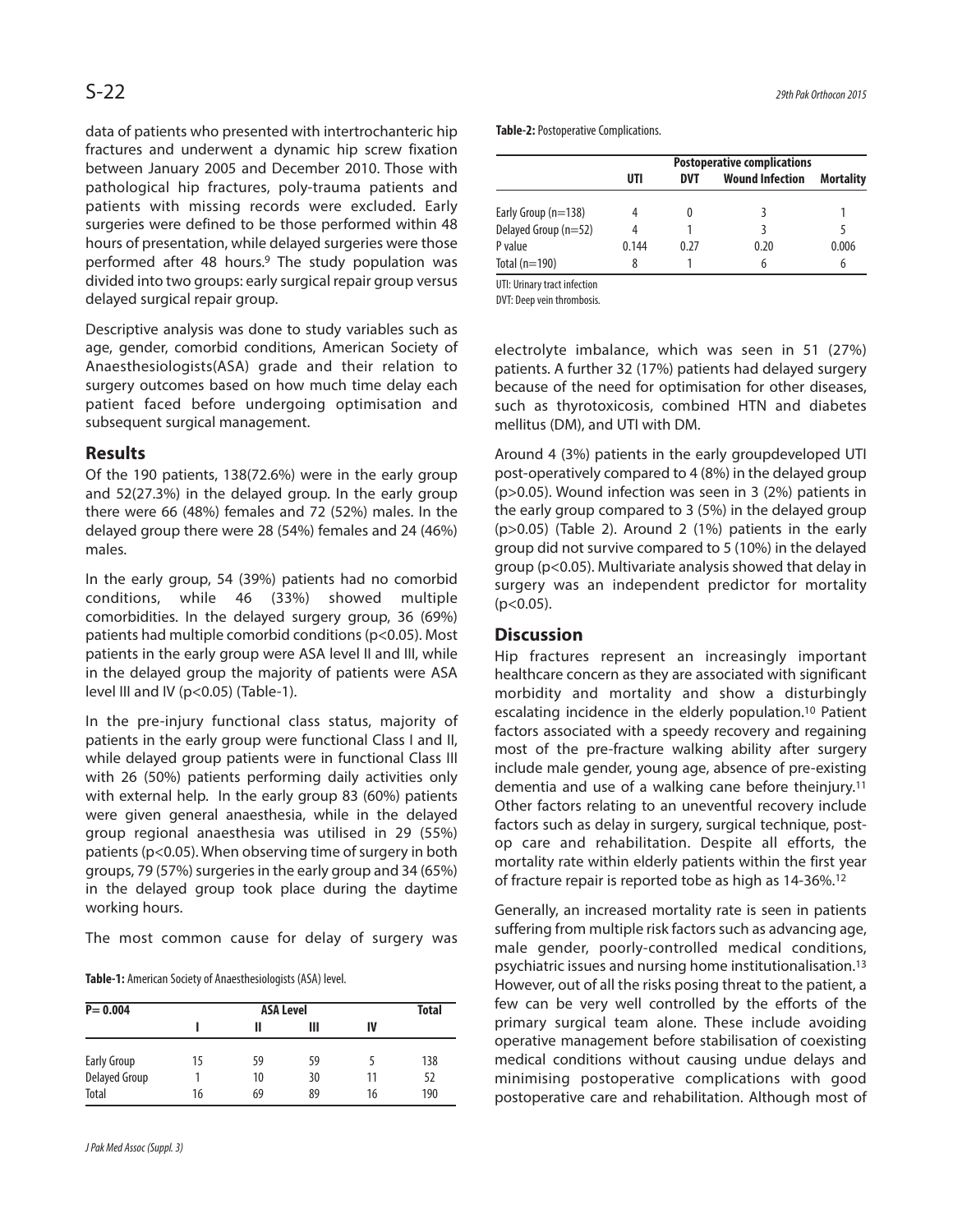these factors are universally agreed upon, but surgeons often find it difficult to decide how much of a surgical delay is acceptable in favour of initial medical optimisation of existing comorbid conditions.

There is an inconsistent perception that delay in surgical treatment of hip fracture patients is associated with an increase in postoperative complications and mortality. Some surgeons perceive that the standard of care regarding hip fracture management involves operating within 24 hours of presentation, while others operate on a case to case basis. <sup>14</sup> Many, however, agree that surgery must be attempted at most within 48 hours of presentation for every patient without any medical comorbid conditions. 15,16 Our study also shows low mortality maybe among patients who underwent surgical fixation within 48 hours of admission. However, studies comparing time to surgery and mortality have generally had conflicting results. 17-22 These studies usually had small sample sizes and, hence, their results cannot be generalised.

Grimes et al.23 in their retrospective study of approximately 8380 patients undergoing surgical hip fracture fixation concluded that delay in surgery seemed to have no adverse effect on patient outcomes if their medical illnesses were adjusted for. This study explored both the primary outcomes in the form of long-term mortality and secondary outcomes as 30-day patient mortality, decubitus ulcers, bacterial infections, myocardial infections and thrombo-embolism. Data was adjusted for medical illnesses which revealed that surgical delay had no effect on patient outcomes apart from developing decubitus ulcers. This is in sharp contrast to our study results with a much smaller sample size which showed that surgical delay is indeed associated with postoperative complications and a higher rate of mortality when compared to patients in the early surgical group.

However, unlike conventional assumptions, surgical delay is not a measure of comorbidity or a higher ASA grade. Our study has recognized surgical delay as an independent factor leading to poor outcomes for a hip fracture surgery patient independent of ASA grade and medical comorbid conditions. In patients with several comorbid conditions, expedited optimisation for surgery may be warranted to reduce mortality.

The limitations of our study include a retrospective design with small sample size and limited follow-up. Future prospective studies need to study outcomes of these patient cohorts from both early and delayed surgery categories. As high-risk patients tend to be optimised prior to surgery, the bias may explain the potential of higher mortality in the delayed surgery group.

## **Conclusion**

Delay in surgery is associated with increased mortality and postoperative complications leading to a difficult rehabilitation period and significant morbidity. Patients with intertrochanteric fractures should be optimised on a priority basis in order to mitigate the risk of morbidity and high rate of mortality. Patients who are operated after 48 hours have a higher 30-day mortality compared to those who are operated within 48 hours of admission. This association is independent of comorbid conditions and ASA grade. Further large-scale prospective studies need to clarify these potential associations so that hip fracture surgery guidelines can be made evidence-based.

#### **References**

- 1. Gillespie WJ. Extracts from "clinical evidence": hip fracture. BMJ 2001;322:968-75.
- 2. Johnell O, Kanis JA. An estimate of the worldwide prevalence and disability associated with osteoporotic fractures. Osteoporos Int 2006;17:1726-33.
- 3. LaVelle DG. Chapter 52 Fractures and Dislocations of the Hip. In: Canale ST, Beaty JH, eds. Campbell's Operative Orthopaedics. 11th ed. Philadelphia, PA: Mosby; 2007.
- 4. Haentjens P, Autier P, Barette M, Venken K, Vanderschueren D, Boonen S, et al. Survival and functional outcome according to hip fracture type: a one-year prospective cohort study in elderly women with an intertrochanteric or femoral neck fracture. Bone 2007;41:958-64.
- 5. Fuller GF. Falls in the elderly. Am Fam Physician 2000;61:2159-68.
- 6. Christmas C. Hip Fracture. Ann Intern Med 2011;155:ITC6-1. doi:10.7326/0003-4819-155-11-201112060-01006.
- 7. Radcliff TA, Henderson WG, Stoner TJ, Khuri SF, Dohm M, Hutt E. Patient risk factors, operative care, and outcomes among older community-dwelling male veterans with hip fracture. J Bone Joint Surg Am 2008;90:34-42.
- 8. Chesser TJ, Handley R, Swift C. New NICE guideline to improve outcomes for hip fracture patients. Injury 2011;42:727-9.
- 9. Verbeek DOF, Ponsen KJ, Goslings JC, Heetveld MJ. Effect of surgical delay on outcome in hip fracture patients: a retrospective multivariate analysis of 192 patients. Int Orthop 2008;32:13-18.
- 10. Koval KJ, Zuckerman JD. Hip fractures are an increasingly important public health problem. Clin Orthop Relat Res 1998;348:2.
- 11. Koval KJ, Zuckerman JD. Functional recovery after fracture of the hip.J Bone Joint Surg Am 1994;76:751-8.
- 12. Koval KJ, Zuckerman JD. Hip fractures: I. Overview and evaluation and treatment of femoral neck fractures. J Am Acad Orthop Surg 1994;2:141-149.
- 13. White BL, Fisher WD, Laurin CA. Rate of mortality for elderly patients after fracture of the hip in the 1980's. J Bone Joint Surg Am 1987;69:1335-1340.
- 14. March LM, Chamberlain AC, Cameron ID, Cumming RG, Brnabic AJ, Finnegan TP, et al. How best to fix a broken hip. Fractured Neck of Femur Health Outcomes Project Team. Med J Aust1999; 170: 489-494.
- 15. Lyons AR. Clinical outcomes and treatment of hip fractures. Am J Med 1997;103(Suppl 1):S51-S63.